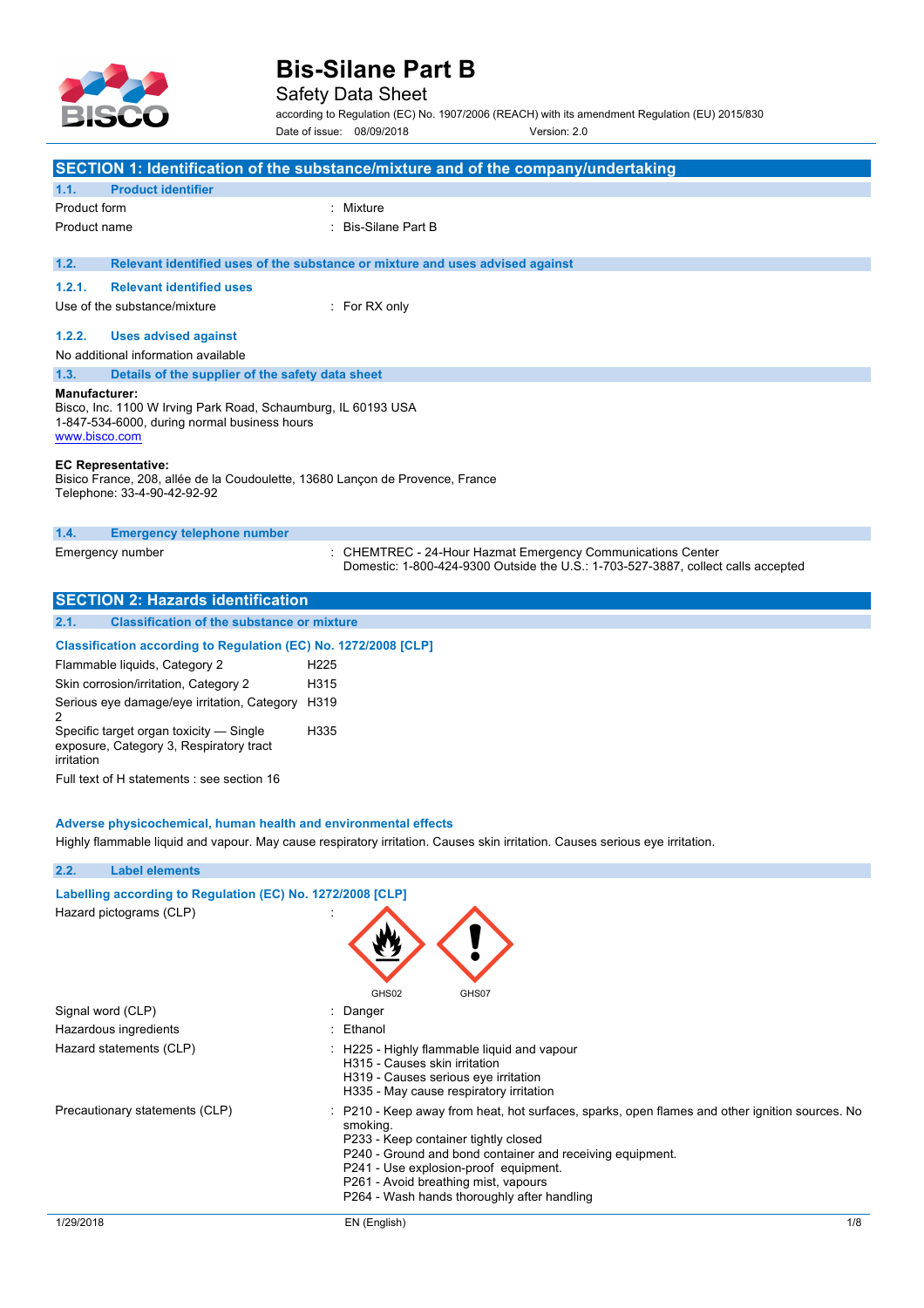Safety Data Sheet

according to Regulation (EC) No. 1907/2006 (REACH) with its amendment Regulation (EU) 2015/830

P271 - Use only outdoors or in a well-ventilated area P280 - Wear protective gloves, eye protection P302+P352 - IF ON SKIN: Wash with plenty of water P303+P361+P353 - IF ON SKIN (or hair): Take off immediately all contaminated clothing. Rinse skin with water . P304+P340 - IF INHALED: Remove person to fresh air and keep comfortable for breathing P305+P351+P338 - IF IN EYES: Rinse cautiously with water for several minutes. Remove contact lenses, if present and easy to do. Continue rinsing P312 - Call a POISON CENTRE or doctor if you feel unwell. P321 - Specific treatment (see First aid measures on this label) P332+P313 - If skin irritation occurs: Get medical advice/attention P337+P313 - If eye irritation persists: Get medical advice/attention P362+P364 - Take off contaminated clothing and wash it before reuse P370+P378 - In case of fire: Use carbon dioxide (CO2), dry chemical powder, foam to extinguish P403+P233 - Store in a well-ventilated place. Keep container tightly closed P403+P235 - Store in a well-ventilated place. Keep cool P405 - Store locked up P501 - Dispose of contents/container to hazardous or special waste collection point, in accordance with local, regional, national and/or international regulation.

#### **2.3. Other hazards**

No additional information available

#### **SECTION 3: Composition/information on ingredients**

**3.1. Substances**

Not applicable

```
3.2. Mixtures
```

| <b>Name</b>                           | <b>Product identifier</b>                                                | $\%$      | <b>Classification according to</b><br><b>Regulation (EC) No.</b><br>1272/2008 [CLP] |
|---------------------------------------|--------------------------------------------------------------------------|-----------|-------------------------------------------------------------------------------------|
| Ethanol                               | (CAS-No.) 64-17-5<br>(EC-No.) 200-578-6<br>(EC Index-No.) 603-002-00-5   | $30 - 50$ | Flam. Lig. 2, H225<br>Skin Irrit. 2, H315<br>Eye Irrit. 2, H319<br>STOT SE 3. H335  |
| Phosphoric Acid, conc=85%             | (CAS-No.) 7664-38-2<br>(EC-No.) 231-633-2<br>(EC Index-No.) 015-011-00-6 | $1 - 5$   | Skin Corr. 1B, H314<br>Eye Dam. 1, H318                                             |
| <b>Specific concentration limits:</b> |                                                                          |           |                                                                                     |

| <b>Name</b>               | <b>Product identifier</b>                                                | <b>Specific concentration limits</b>                                                                                                                         |
|---------------------------|--------------------------------------------------------------------------|--------------------------------------------------------------------------------------------------------------------------------------------------------------|
| Phosphoric Acid. conc=85% | (CAS-No.) 7664-38-2<br>(EC-No.) 231-633-2<br>(EC Index-No.) 015-011-00-6 | ( 10 = <c 2,="" 25)="" <="" eye="" h319<br="" irrit.="">(10 = &lt; C &lt; 25) Skin Irrit. 2, H315<br/><math>\sim</math> (C &gt;= 25) Skin Corr, 1B, H314</c> |

Full text of H-statements: see section 16

| <b>SECTION 4: First aid measures</b>                                |                                                                                                                                                                                     |
|---------------------------------------------------------------------|-------------------------------------------------------------------------------------------------------------------------------------------------------------------------------------|
| <b>Description of first aid measures</b><br>4.1.                    |                                                                                                                                                                                     |
| First-aid measures general                                          | : Call a poison center or a doctor if you feel unwell.                                                                                                                              |
| First-aid measures after inhalation                                 | : Remove person to fresh air and keep comfortable for breathing. Call a poison center or a<br>doctor if you feel unwell.                                                            |
| First-aid measures after skin contact                               | : Rinse skin with water/shower. Remove/Take off immediately all contaminated clothing. If skin<br>irritation occurs: Get medical advice/attention.                                  |
| First-aid measures after eye contact                                | : Rinse cautiously with water for several minutes. Remove contact lenses, if present and easy to<br>do. Continue rinsing. If eye irritation persists: Get medical advice/attention. |
| First-aid measures after ingestion                                  | : Call a poison center or a doctor if you feel unwell.                                                                                                                              |
| Most important symptoms and effects, both acute and delayed<br>4.2. |                                                                                                                                                                                     |
| Symptoms/effects after inhalation                                   | : May cause respiratory irritation.                                                                                                                                                 |
| Symptoms/effects after skin contact                                 | $:$ Irritation.                                                                                                                                                                     |
| Symptoms/effects after eye contact                                  | $\therefore$ Eve irritation.                                                                                                                                                        |
| 4.3.                                                                | Indication of any immediate medical attention and special treatment needed                                                                                                          |

Treat symptomatically.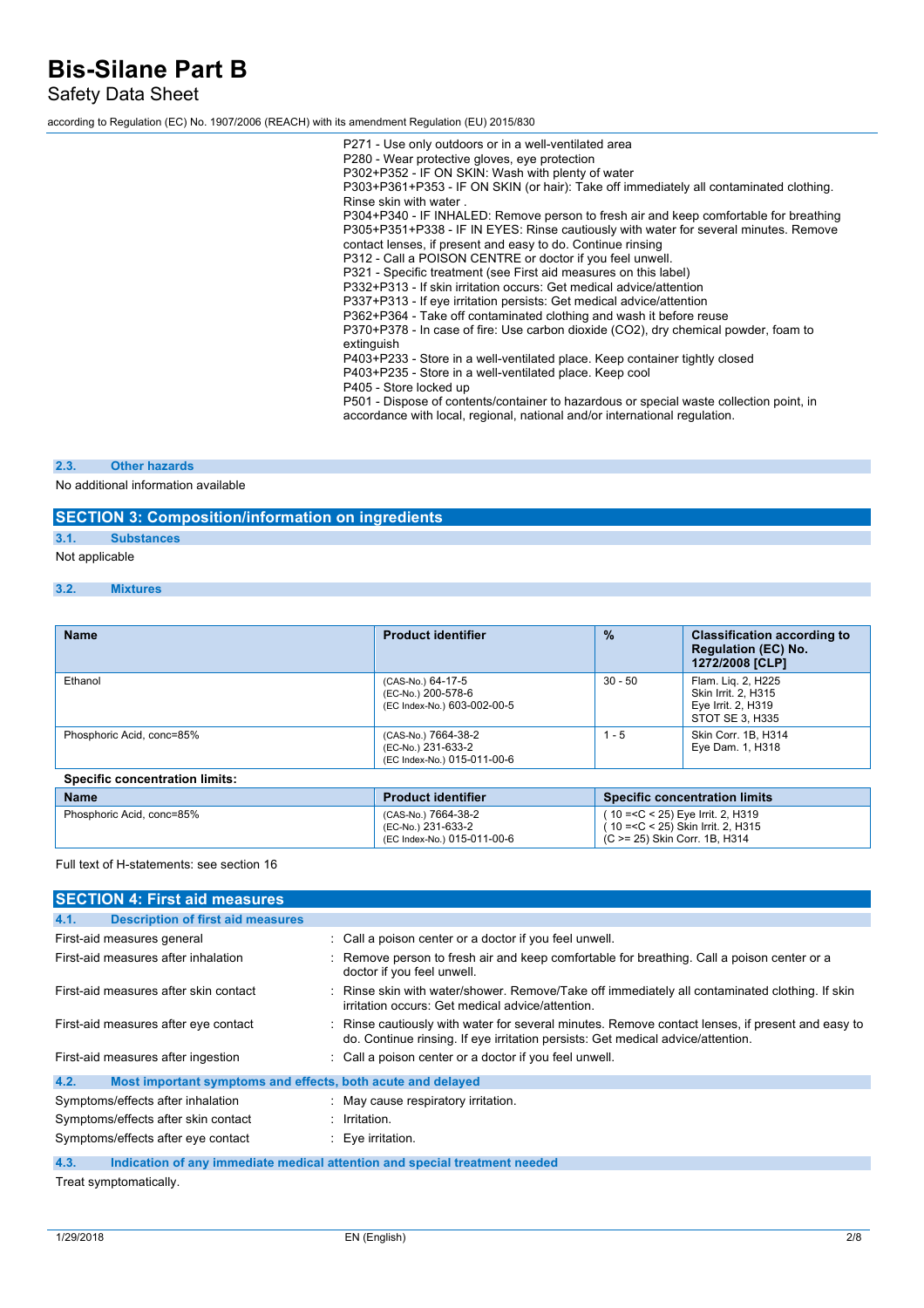## Safety Data Sheet

according to Regulation (EC) No. 1907/2006 (REACH) with its amendment Regulation (EU) 2015/830

|                   | <b>SECTION 5: Firefighting measures</b>                             |  |                                                                                                                                                                                                                                                                                                                                                                                                                                                                                        |  |
|-------------------|---------------------------------------------------------------------|--|----------------------------------------------------------------------------------------------------------------------------------------------------------------------------------------------------------------------------------------------------------------------------------------------------------------------------------------------------------------------------------------------------------------------------------------------------------------------------------------|--|
| 5.1.              | <b>Extinguishing media</b>                                          |  |                                                                                                                                                                                                                                                                                                                                                                                                                                                                                        |  |
|                   | Suitable extinguishing media                                        |  | : Water spray. Dry powder. Foam. Carbon dioxide.                                                                                                                                                                                                                                                                                                                                                                                                                                       |  |
| 5.2.              | Special hazards arising from the substance or mixture               |  |                                                                                                                                                                                                                                                                                                                                                                                                                                                                                        |  |
| Fire hazard       |                                                                     |  | Highly flammable liquid and vapour.                                                                                                                                                                                                                                                                                                                                                                                                                                                    |  |
| fire              | Hazardous decomposition products in case of                         |  | : Toxic fumes may be released.                                                                                                                                                                                                                                                                                                                                                                                                                                                         |  |
| 5.3.              | <b>Advice for firefighters</b>                                      |  |                                                                                                                                                                                                                                                                                                                                                                                                                                                                                        |  |
|                   | Protection during firefighting                                      |  | Do not attempt to take action without suitable protective equipment. Self-contained breathing<br>apparatus. Complete protective clothing.                                                                                                                                                                                                                                                                                                                                              |  |
|                   | <b>SECTION 6: Accidental release measures</b>                       |  |                                                                                                                                                                                                                                                                                                                                                                                                                                                                                        |  |
| 6.1.              | Personal precautions, protective equipment and emergency procedures |  |                                                                                                                                                                                                                                                                                                                                                                                                                                                                                        |  |
| 6.1.1.            | For non-emergency personnel                                         |  |                                                                                                                                                                                                                                                                                                                                                                                                                                                                                        |  |
|                   | <b>Emergency procedures</b>                                         |  | : Ventilate spillage area. No open flames, no sparks, and no smoking. Avoid breathing mist,<br>vapours. Avoid contact with skin and eyes.                                                                                                                                                                                                                                                                                                                                              |  |
| 6.1.2.            | For emergency responders                                            |  |                                                                                                                                                                                                                                                                                                                                                                                                                                                                                        |  |
|                   | Protective equipment                                                |  | Do not attempt to take action without suitable protective equipment. For further information<br>refer to section 8: "Exposure controls/personal protection".                                                                                                                                                                                                                                                                                                                           |  |
| 6.2.              | <b>Environmental precautions</b>                                    |  |                                                                                                                                                                                                                                                                                                                                                                                                                                                                                        |  |
|                   | Avoid release to the environment.                                   |  |                                                                                                                                                                                                                                                                                                                                                                                                                                                                                        |  |
| 6.3.              | Methods and material for containment and cleaning up                |  |                                                                                                                                                                                                                                                                                                                                                                                                                                                                                        |  |
|                   | Methods for cleaning up                                             |  | Take up liquid spill into absorbent material. Notify authorities if product enters sewers or public<br>waters.                                                                                                                                                                                                                                                                                                                                                                         |  |
| Other information |                                                                     |  | Dispose of materials or solid residues at an authorized site.                                                                                                                                                                                                                                                                                                                                                                                                                          |  |
| 6.4.              | <b>Reference to other sections</b>                                  |  |                                                                                                                                                                                                                                                                                                                                                                                                                                                                                        |  |
|                   | For further information refer to section 13.                        |  |                                                                                                                                                                                                                                                                                                                                                                                                                                                                                        |  |
|                   | <b>SECTION 7: Handling and storage</b>                              |  |                                                                                                                                                                                                                                                                                                                                                                                                                                                                                        |  |
| 7.1.              | <b>Precautions for safe handling</b>                                |  |                                                                                                                                                                                                                                                                                                                                                                                                                                                                                        |  |
|                   | Precautions for safe handling                                       |  | Keep away from heat, hot surfaces, sparks, open flames and other ignition sources. No<br>smoking. Ground/bond container and receiving equipment. Use only non-sparking tools. Take<br>precautionary measures against static discharge. Flammable vapours may accumulate in the<br>container. Use explosion-proof equipment. Wear personal protective equipment. Use only<br>outdoors or in a well-ventilated area. Avoid breathing mist, vapours. Avoid contact with skin and<br>eyes. |  |
|                   | Hygiene measures                                                    |  | Wash contaminated clothing before reuse. Do not eat, drink or smoke when using this product.<br>Always wash hands after handling the product.                                                                                                                                                                                                                                                                                                                                          |  |
| 7.2.              | Conditions for safe storage, including any incompatibilities        |  |                                                                                                                                                                                                                                                                                                                                                                                                                                                                                        |  |
|                   | <b>Technical measures</b>                                           |  | : Ground/bond container and receiving equipment.                                                                                                                                                                                                                                                                                                                                                                                                                                       |  |
|                   | Storage conditions                                                  |  | : Store in a well-ventilated place. Keep cool. Keep container tightly closed. Store locked up.                                                                                                                                                                                                                                                                                                                                                                                         |  |
| 7.3.              | <b>Specific end use(s)</b>                                          |  |                                                                                                                                                                                                                                                                                                                                                                                                                                                                                        |  |
|                   | No additional information available                                 |  |                                                                                                                                                                                                                                                                                                                                                                                                                                                                                        |  |

**SECTION 8: Exposure controls/personal protection**

| 8.1. | <b>Control parameters</b> |
|------|---------------------------|
|      |                           |

| <b>Ethanol (64-17-5)</b> |                            |                                                                                                                                            |
|--------------------------|----------------------------|--------------------------------------------------------------------------------------------------------------------------------------------|
| Belgium                  | Limit value $(mg/m3)$      | 1907 mg/m <sup>3</sup> (Alcool éthylique; Belgium; Time-weighted<br>average exposure limit 8 h)                                            |
| Belgium                  | Limit value (ppm)          | 1000 ppm (Alcool éthylique; Belgium; Time-weighted<br>average exposure limit 8 h)                                                          |
| France                   | VME (mg/m <sup>3</sup> )   | 1900 mg/m <sup>3</sup> (Alcool éthylique; France; Time-weighted<br>average exposure limit 8 h; VL: Valeur non<br>réglementaire indicative) |
| France                   | VME (ppm)                  | 1000 ppm (Alcool éthylique; France; Time-weighted<br>average exposure limit 8 h; VL: Valeur non<br>réglementaire indicative)               |
| France                   | $VLE$ (mg/m <sup>3</sup> ) | 9500 mg/m <sup>3</sup> (Alcool éthylique; France; Short time<br>value; VL: Valeur non réglementaire indicative)                            |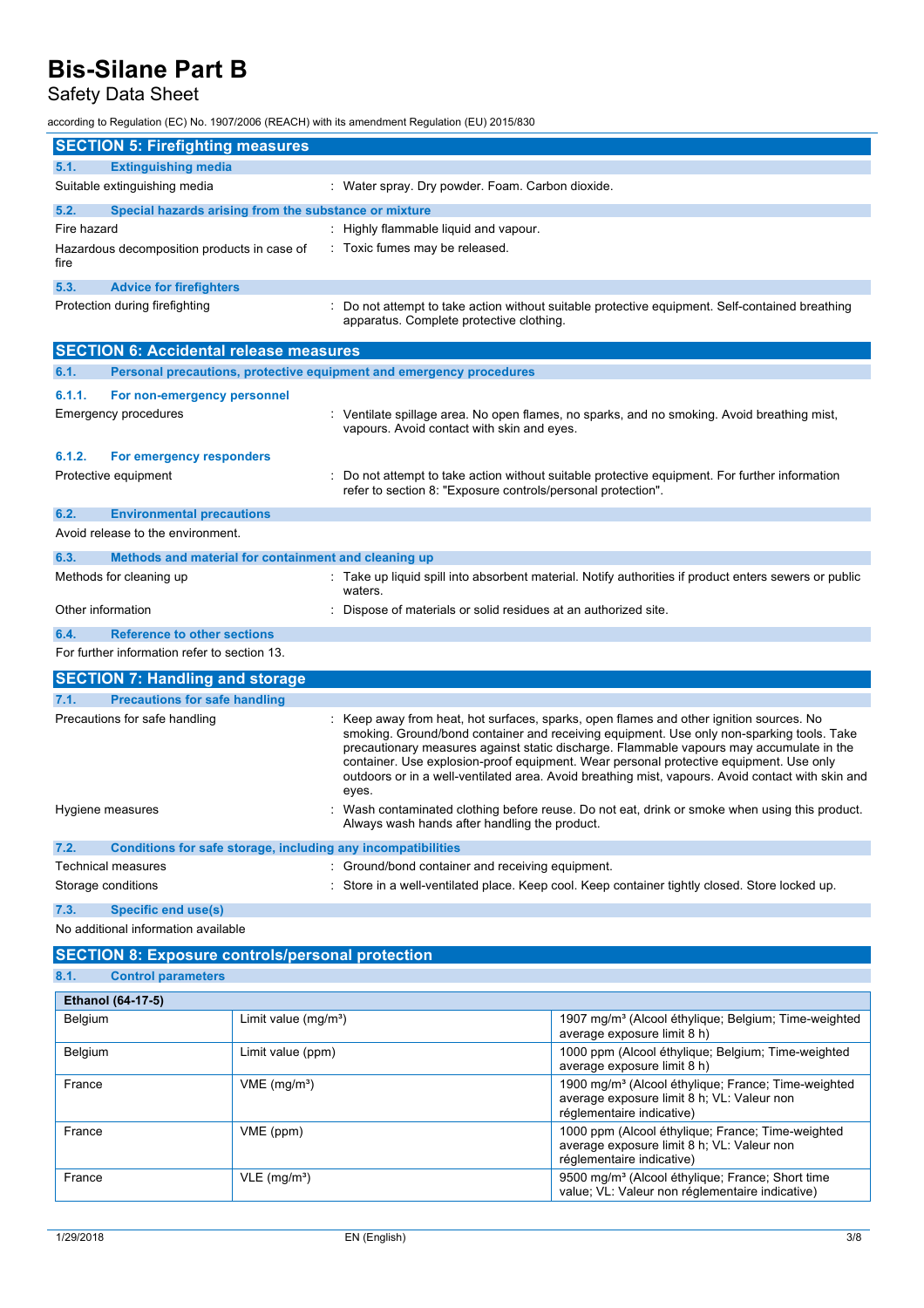### Safety Data Sheet

according to Regulation (EC) No. 1907/2006 (REACH) with its amendment Regulation (EU) 2015/830

| <b>Ethanol (64-17-5)</b> |                                            |                                                                                                                                        |
|--------------------------|--------------------------------------------|----------------------------------------------------------------------------------------------------------------------------------------|
| France                   | VLE (ppm)                                  | 5000 ppm (Alcool éthylique; France; Short time value;<br>VL: Valeur non réglementaire indicative)                                      |
| <b>Netherlands</b>       | Grenswaarde TGG 8H (mg/m <sup>3</sup> )    | 260 mg/m <sup>3</sup> (Ethanol; Netherlands; Time-weighted<br>average exposure limit 8 h; Public occupational<br>exposure limit value) |
| <b>Netherlands</b>       | Grenswaarde TGG 8H (ppm)                   | 136 ppm (Ethanol; Netherlands; Time-weighted<br>average exposure limit 8 h; Public occupational<br>exposure limit value)               |
| Netherlands              | Grenswaarde TGG 15MIN (mg/m <sup>3</sup> ) | 1900 mg/m <sup>3</sup> (Ethanol; Netherlands; Short time value;<br>Public occupational exposure limit value)                           |
| Netherlands              | Grenswaarde TGG 15MIN (ppm)                | 992 ppm (Ethanol; Netherlands; Short time value;<br>Public occupational exposure limit value)                                          |
| United Kingdom           | WEL TWA (mg/m <sup>3</sup> )               | 1920 mg/m <sup>3</sup> Ethanol; United Kingdom; Time-weighted<br>average exposure limit 8 h; Workplace exposure limit<br>(EH40/2005)   |
| United Kingdom           | WEL TWA (ppm)                              | 1000 ppm Ethanol; United Kingdom; Time-weighted<br>average exposure limit 8 h; Workplace exposure limit<br>(EH40/2005)                 |
| USA - ACGIH              | ACGIH STEL (ppm)                           | 1000 ppm (Ethanol; USA; Short time value; TLV -<br>Adopted Value)                                                                      |

#### **8.2. Exposure controls**

#### **Appropriate engineering controls:**

Ensure good ventilation of the work station.

#### **Hand protection:**

Protective gloves

#### **Eye protection:**

Protective goggles

#### **Skin and body protection:**

Wear suitable protective clothing

#### **Respiratory protection:**

In case of insufficient ventilation, wear suitable respiratory equipment

#### **Environmental exposure controls:**

Avoid release to the environment.

| AVOID TEIERSE TO THE EITVILOITHEIT.                           |                     |  |  |
|---------------------------------------------------------------|---------------------|--|--|
| <b>SECTION 9: Physical and chemical properties</b>            |                     |  |  |
| Information on basic physical and chemical properties<br>9.1. |                     |  |  |
| Physical state                                                | : Liquid            |  |  |
| Appearance                                                    | : Clear liquid.     |  |  |
| Colour                                                        | Colourless.         |  |  |
| Odour                                                         | Alcohol odour.      |  |  |
| Odour threshold                                               | No data available   |  |  |
| рH                                                            | No data available   |  |  |
| Relative evaporation rate (butylacetate=1)                    | : No data available |  |  |
| Melting point                                                 | Not applicable      |  |  |
| Freezing point                                                | : No data available |  |  |
| Boiling point                                                 | : No data available |  |  |
| Flash point                                                   | No data available   |  |  |
| Auto-ignition temperature                                     | No data available   |  |  |
| Decomposition temperature                                     | No data available   |  |  |
| Flammability (solid, gas)                                     | : Not applicable    |  |  |
| Vapour pressure                                               | No data available   |  |  |
| Relative vapour density at 20 °C                              | : No data available |  |  |
| Relative density                                              | No data available   |  |  |
| Solubility                                                    | No data available   |  |  |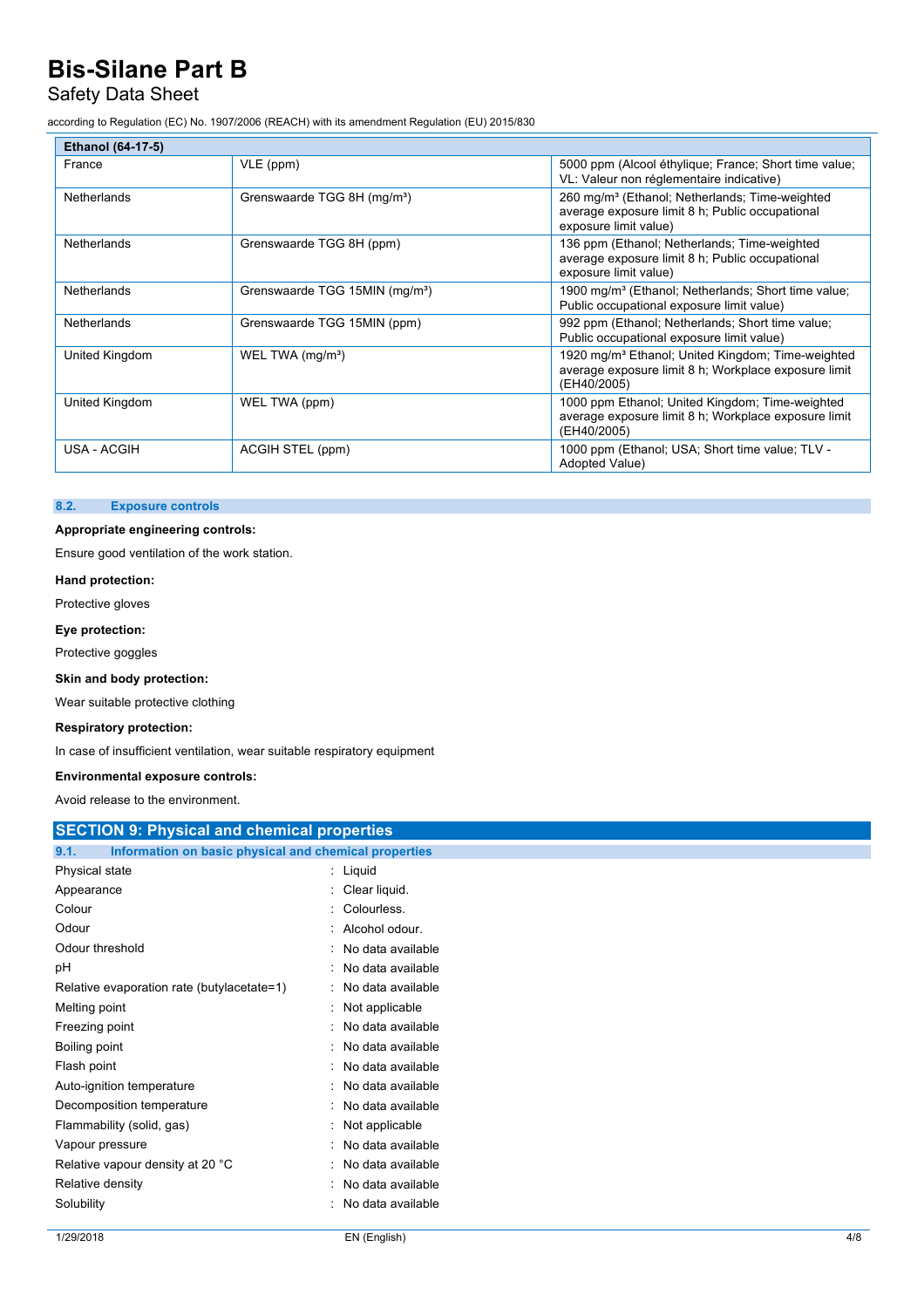## Safety Data Sheet

according to Regulation (EC) No. 1907/2006 (REACH) with its amendment Regulation (EU) 2015/830

| Log Pow                     | : No data available |
|-----------------------------|---------------------|
| Viscosity, kinematic        | : No data available |
| Viscosity, dynamic          | : No data available |
| <b>Explosive properties</b> | : No data available |
| Oxidising properties        | : No data available |
| <b>Explosive limits</b>     | : No data available |

#### **9.2. Other information**

No additional information available

| <b>SECTION 10: Stability and reactivity</b>                                                     |  |
|-------------------------------------------------------------------------------------------------|--|
| 10.1.<br><b>Reactivity</b>                                                                      |  |
| Highly flammable liquid and vapour.                                                             |  |
| 10.2.<br><b>Chemical stability</b>                                                              |  |
| Stable under normal conditions.                                                                 |  |
| 10.3.<br><b>Possibility of hazardous reactions</b>                                              |  |
| No dangerous reactions known under normal conditions of use.                                    |  |
| <b>Conditions to avoid</b><br>10.4.                                                             |  |
| Avoid contact with hot surfaces. Heat. No flames, no sparks. Eliminate all sources of ignition. |  |
| 10.5.<br><b>Incompatible materials</b>                                                          |  |
| No additional information available                                                             |  |

**10.6. Hazardous decomposition products**

Under normal conditions of storage and use, hazardous decomposition products should not be produced.

| <b>SECTION 11: Toxicological information</b>  |                                                                |
|-----------------------------------------------|----------------------------------------------------------------|
| 11.1.<br>Information on toxicological effects |                                                                |
| Acute toxicity (oral)                         | : Not classified                                               |
| Acute toxicity (dermal)                       | : Not classified                                               |
| Acute toxicity (inhalation)                   | : Not classified                                               |
| <b>Ethanol (64-17-5)</b>                      |                                                                |
| LD50 oral rat                                 | 10740 mg/kg (Rat; Experimental value, Rat; Experimental value) |
| LD50 dermal rabbit                            | > 16000 mg/kg (Rabbit; Literature study)                       |
| Skin corrosion/irritation                     | : Causes skin irritation.                                      |
| Serious eye damage/irritation                 | : Causes serious eye irritation.                               |
| Respiratory or skin sensitisation             | : Not classified                                               |
| Germ cell mutagenicity                        | : Not classified                                               |
| Carcinogenicity                               | : Not classified                                               |
| Reproductive toxicity                         | : Not classified                                               |
| STOT-single exposure                          | : May cause respiratory irritation.                            |
| STOT-repeated exposure                        | : Not classified                                               |
| Aspiration hazard                             | : Not classified                                               |
|                                               |                                                                |

| <b>SECTION 12: Ecological information</b> |                                                                                                                            |
|-------------------------------------------|----------------------------------------------------------------------------------------------------------------------------|
| 12.1.<br><b>Toxicity</b>                  |                                                                                                                            |
| Ecology - general                         | : The product is not considered harmful to aquatic organisms nor to cause long-term adverse<br>effects in the environment. |
| Acute aguatic toxicity                    | : Not classified                                                                                                           |
| Chronic aquatic toxicity                  | : Not classified                                                                                                           |
| <b>Ethanol (64-17-5)</b>                  |                                                                                                                            |
| $LC50$ fish 1                             | 14200 mg/l (LC50; US EPA; 96 h; Pimephales promelas; Flow-through system; Fresh water;<br>Experimental value)              |
| Phosphoric Acid, conc=85% (7664-38-2)     |                                                                                                                            |
| LC50 fish 1                               | 138 mg/l (LC50)                                                                                                            |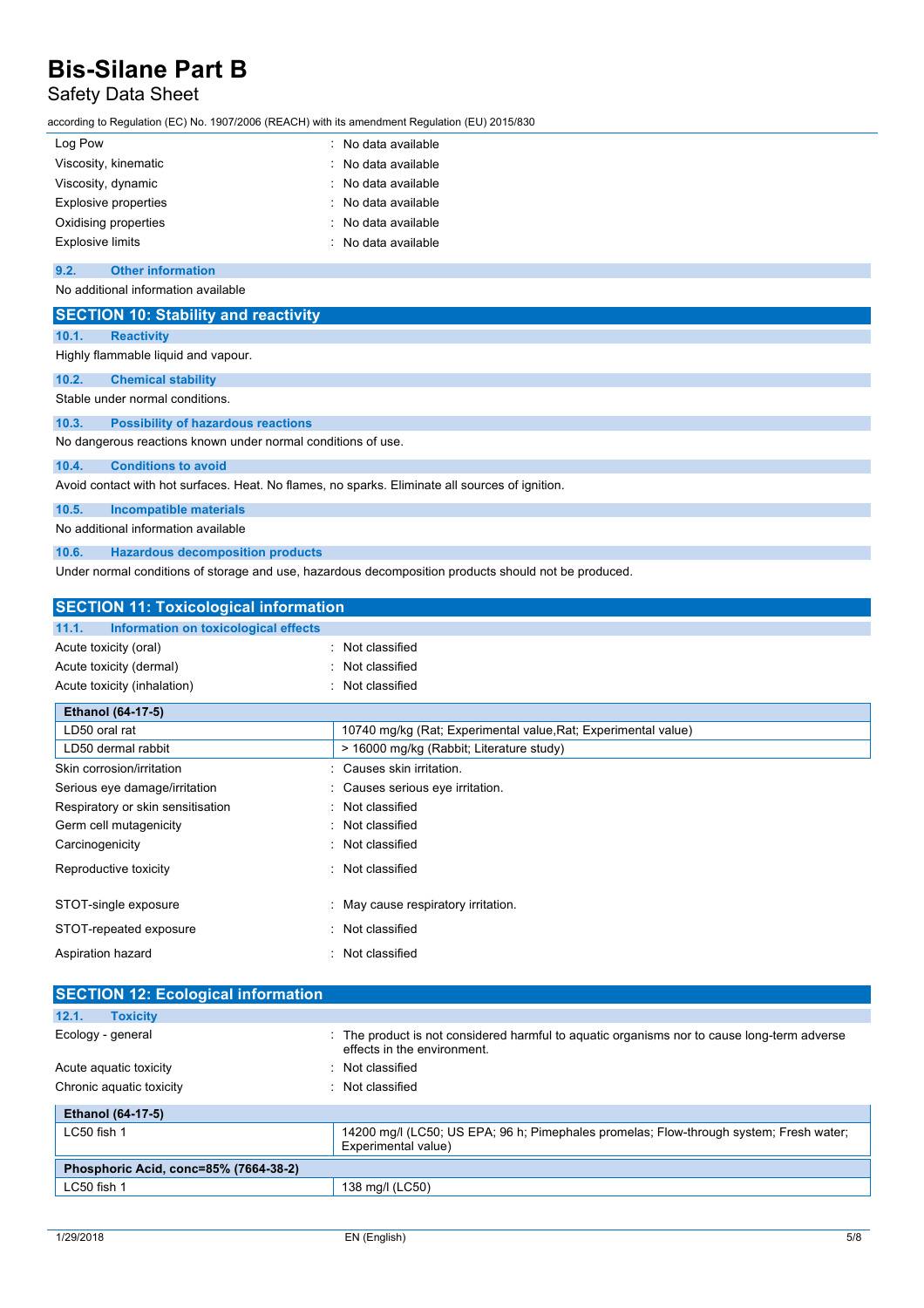## Safety Data Sheet

according to Regulation (EC) No. 1907/2006 (REACH) with its amendment Regulation (EU) 2015/830

| 12.2.<br><b>Persistence and degradability</b>           |                                                                                                |
|---------------------------------------------------------|------------------------------------------------------------------------------------------------|
| Ethanol (64-17-5)                                       |                                                                                                |
| Persistence and degradability                           | Readily biodegradable in water. Biodegradable in the soil. Highly mobile in soil.              |
| Biochemical oxygen demand (BOD)                         | 0.8 - 0.967 g $O2/g$ substance                                                                 |
| Chemical oxygen demand (COD)                            | 1.7 g O <sub>2</sub> /g substance                                                              |
| ThOD                                                    | 2.1 g O <sub>2</sub> /g substance                                                              |
| BOD (% of ThOD)                                         | 0.43                                                                                           |
| Phosphoric Acid, conc=85% (7664-38-2)                   |                                                                                                |
| Persistence and degradability                           | Biodegradability: not applicable. No (test)data on mobility of the components available.       |
| Biochemical oxygen demand (BOD)                         | Not applicable                                                                                 |
| Chemical oxygen demand (COD)                            | Not applicable                                                                                 |
| ThOD                                                    | Not applicable                                                                                 |
| 12.3.<br><b>Bioaccumulative potential</b>               |                                                                                                |
| Ethanol (64-17-5)                                       |                                                                                                |
| BCF fish 1                                              | 1 (BCF; Other; 72 h; Cyprinus carpio; Static system; Fresh water; Read-across)                 |
| Log Pow                                                 | -0.31 (Experimental value)                                                                     |
| Bioaccumulative potential                               | Low potential for bioaccumulation (Log Kow $\leq$ 4).                                          |
| Phosphoric Acid, conc=85% (7664-38-2)                   |                                                                                                |
| Bioaccumulative potential                               | Not bioaccumulative.                                                                           |
| 12.4.<br><b>Mobility in soil</b>                        |                                                                                                |
|                                                         |                                                                                                |
| Ethanol (64-17-5)                                       |                                                                                                |
| Surface tension                                         | 0.022 N/m (20 $°C$ )                                                                           |
| Log Koc                                                 | Koc, PCKOCWIN v1.66; 1; Read-across                                                            |
| 12.5.<br><b>Results of PBT and vPvB assessment</b>      |                                                                                                |
| No additional information available                     |                                                                                                |
| 12.6.<br><b>Other adverse effects</b>                   |                                                                                                |
|                                                         |                                                                                                |
| No additional information available                     |                                                                                                |
| <b>SECTION 13: Disposal considerations</b>              |                                                                                                |
| 13.1.<br><b>Waste treatment methods</b>                 |                                                                                                |
| Waste treatment methods                                 | Dispose of contents/container in accordance with licensed collector's sorting instructions.    |
| Additional information                                  | Flammable vapours may accumulate in the container.                                             |
|                                                         |                                                                                                |
| <b>SECTION 14: Transport information</b>                |                                                                                                |
| In accordance with ADR / RID / IMDG / IATA / ADN        |                                                                                                |
| 14.1.<br><b>UN number</b>                               |                                                                                                |
| UN-No. (ADR)                                            | 1170                                                                                           |
| UN-No. (IMDG)                                           | Not applicable                                                                                 |
| UN-No. (IATA)                                           | 1170                                                                                           |
| UN-No. (ADN)                                            | Not applicable                                                                                 |
| UN-No. (RID)                                            | Not applicable                                                                                 |
| 14.2.<br><b>UN proper shipping name</b>                 |                                                                                                |
| Proper Shipping Name (ADR)                              | ETHANOL (ETHYL ALCOHOL) / ETHANOL SOLUTION (ETHYL ALCOHOL SOLUTION)                            |
| Proper Shipping Name (IMDG)                             | Not applicable                                                                                 |
| Proper Shipping Name (IATA)                             | Not applicable                                                                                 |
| Proper Shipping Name (ADN)                              | Not applicable                                                                                 |
| Proper Shipping Name (RID)                              | Not applicable                                                                                 |
| Transport document description (ADR)                    | : UN 1170 ETHANOL (ETHYL ALCOHOL) / ETHANOL SOLUTION (ETHYL ALCOHOL<br>SOLUTION), 3, II, (D/E) |
| Transport document description (IATA)                   | : UN 1170, 3                                                                                   |
| 14.3.<br><b>Transport hazard class(es)</b>              |                                                                                                |
| <b>ADR</b>                                              |                                                                                                |
| Transport hazard class(es) (ADR)<br>Danger labels (ADR) | $\therefore$ 3<br>: 3                                                                          |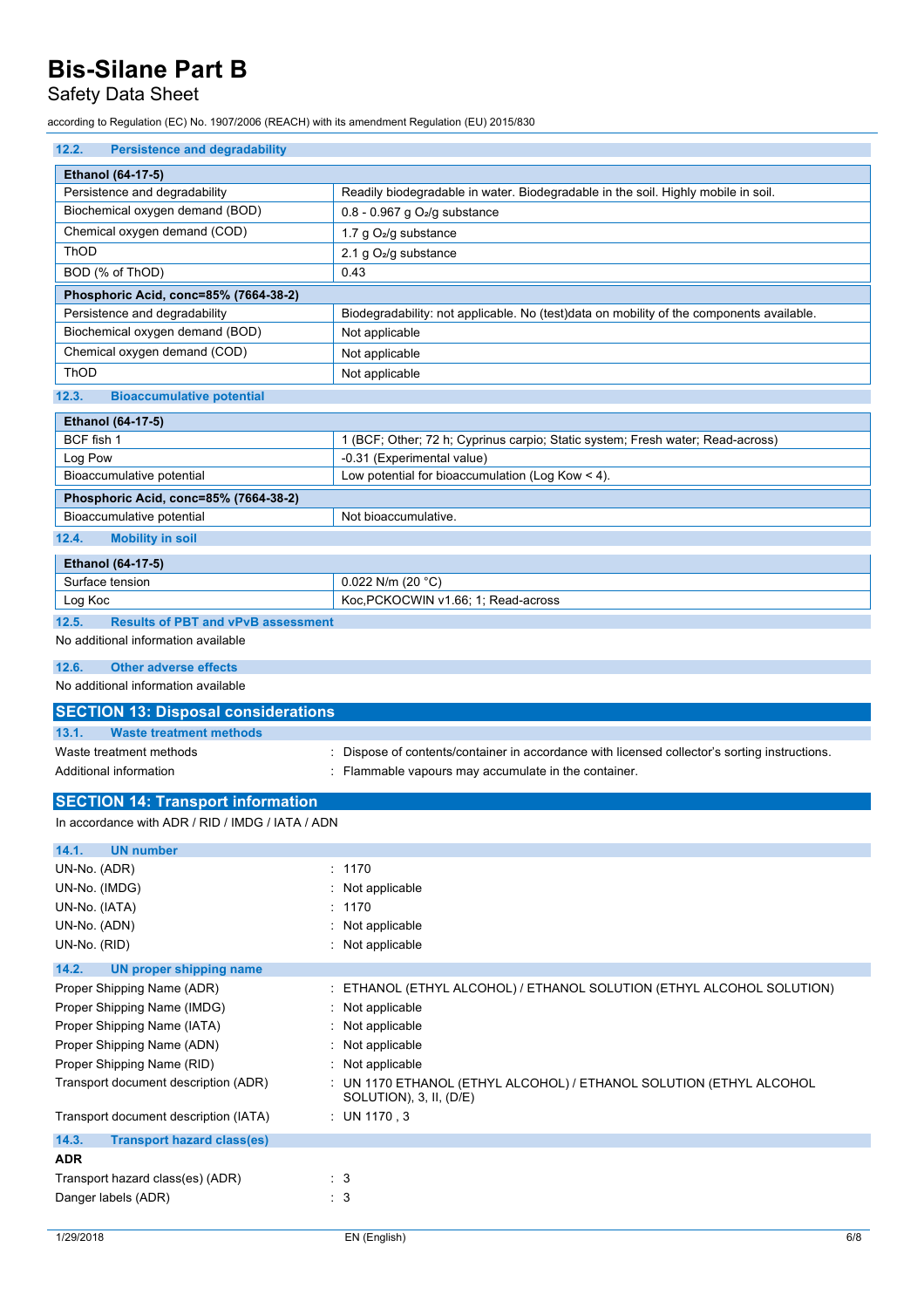Safety Data Sheet

according to Regulation (EC) No. 1907/2006 (REACH) with its amendment Regulation (EU) 2015/830

| <b>IMDG</b>                                                  |                                          |
|--------------------------------------------------------------|------------------------------------------|
| Transport hazard class(es) (IMDG)                            | : Not applicable                         |
| <b>IATA</b>                                                  |                                          |
| Transport hazard class(es) (IATA)                            | : 3                                      |
| <b>ADN</b>                                                   |                                          |
| Transport hazard class(es) (ADN)                             | : Not applicable                         |
| <b>RID</b>                                                   |                                          |
| Transport hazard class(es) (RID)                             | : Not applicable                         |
| 14.4.<br><b>Packing group</b>                                |                                          |
| Packing group (ADR)                                          | $\therefore$ $\parallel$                 |
| Packing group (IMDG)                                         | Not applicable                           |
| Packing group (IATA)                                         | Not applicable                           |
| Packing group (ADN)                                          | Not applicable                           |
| Packing group (RID)                                          | Not applicable                           |
| 14.5.<br><b>Environmental hazards</b>                        |                                          |
| Dangerous for the environment                                | : No                                     |
| Marine pollutant                                             | t.<br>No                                 |
| Other information                                            | : No supplementary information available |
| 14.6.<br><b>Special precautions for user</b>                 |                                          |
| - Overland transport                                         |                                          |
| Classification code (ADR)                                    |                                          |
|                                                              | $:$ F1                                   |
| Special provisions (ADR)                                     | : 144, 601                               |
| Limited quantities (ADR)                                     | : 11                                     |
| Excepted quantities (ADR)                                    | E <sub>2</sub>                           |
| Packing instructions (ADR)                                   | P001, IBC02, R001                        |
| Mixed packing provisions (ADR)                               | MP19                                     |
| Portable tank and bulk container instructions<br>(ADR)       | $\therefore$ T4                          |
| Portable tank and bulk container special<br>provisions (ADR) | :TP1                                     |
| Tank code (ADR)                                              | : LGBF                                   |
| Vehicle for tank carriage                                    | $:$ FL                                   |
| Transport category (ADR)                                     | : 2                                      |
| Special provisions for carriage - Operation<br>(ADR)         | : S2, S20                                |
| Hazard identification number (Kemler No.)                    | : 33                                     |
| Orange plates                                                | 33                                       |
|                                                              | 1170                                     |
| Tunnel restriction code (ADR)                                | : D/E                                    |
| EAC code                                                     | $: \cdot2YE$                             |

#### **- Air transport**

No data available